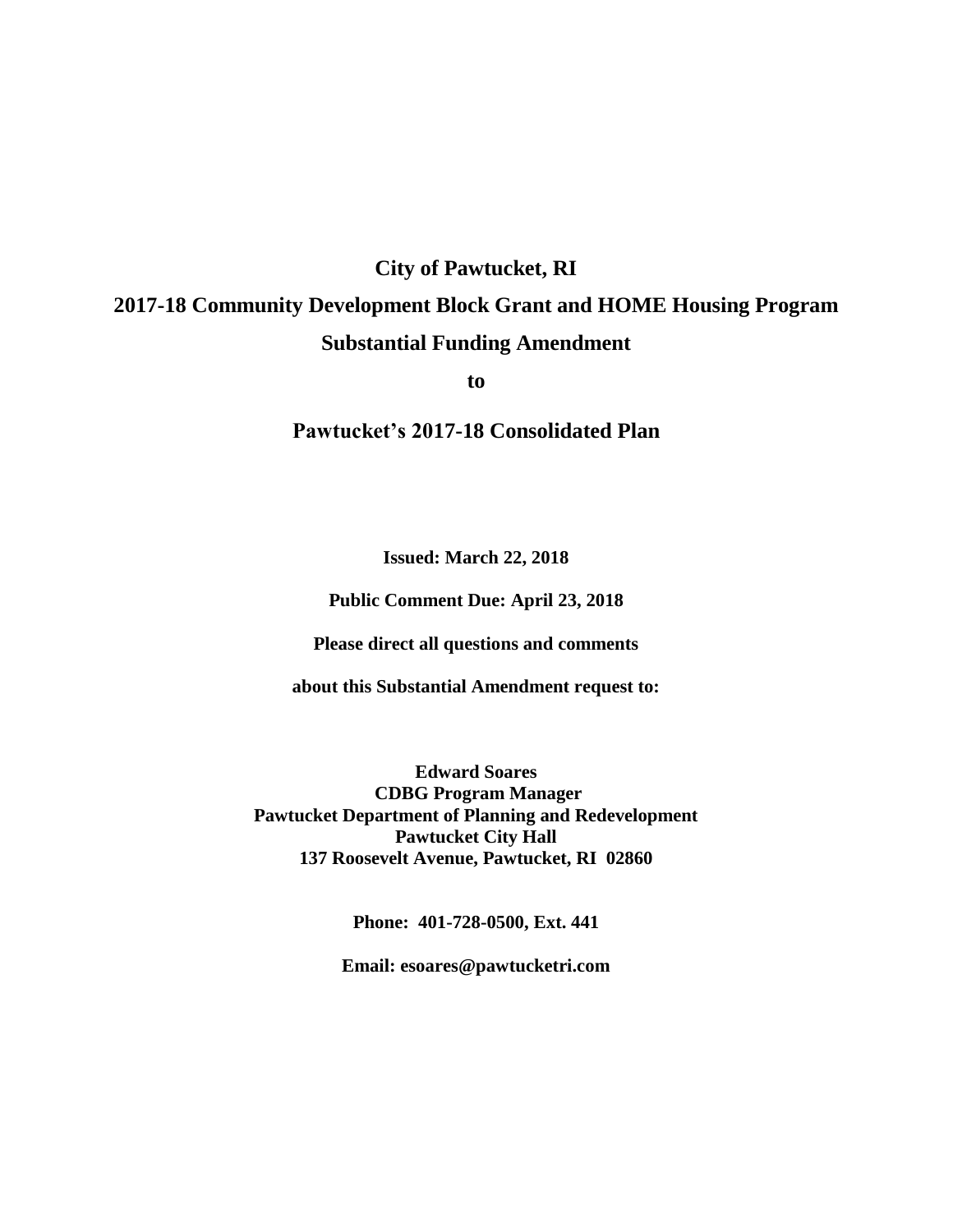#### Narrative Summary of 2017-18 Substantial Funding Amendment to the City of Pawtucket Consolidated Plan

Each year the City of Pawtucket, RI prepares and publishes (for public review and comment) a plan on how it will spend the federal community development (CDBG), housing (HOME) and homeless assistance (ESG) grants given to the City each year. The plan, known as the "Consolidated Plan," states the community's priorities for improving the living conditions and economic opportunity for Pawtucket residents, especially residents with low to moderate household incomes. The "Consolidated Plan" also contains the specific funding amounts for various projects and programs under each of the grant programs. For example, the 2017-18 Consolidated Plan (for the year July 1, 2017 – June 30, 2018) identified how the City planned to spend funds from the Community Development Block Grant, the HOME Housing Investment Partnership and Emergency Solutions Grant. The 2017-18 "Consolidated Plan" was approved by the U.S. Department of Housing and Urban Development and went into effect on July 1, 2017. It is available for public review both by contacting the Pawtucket Department of Planning and Redevelopment at the contact information shown on the cover sheet or by accessing the City of Pawtucket's web page at www.pawtucketri.com/departments/planning/

This Substantial Funding Amendment concerns the planned use of additional funding resources that the City has identified from both the Community Development Block Grant, HOME Housing Investment and Emergency Solutions Grant (ESG) programs. The additional funds consist of previous years' projects that have been cancelled, are continuing, or have been completed and have balances as of June 30, 2017.

A summary of the proposed use of these additional resources is contained on the attached pages.

Citizen comment on the entire proposed Substantial Amendment is welcome by contacting the Pawtucket Department of Planning and Redevelopment at the contact information on the front page of this amendment summary. All comments on the amendment are due by April 16, 2018. Comments can be emailed to Edward Soares, CD Program Manager, at esoares@pawtucketri.com.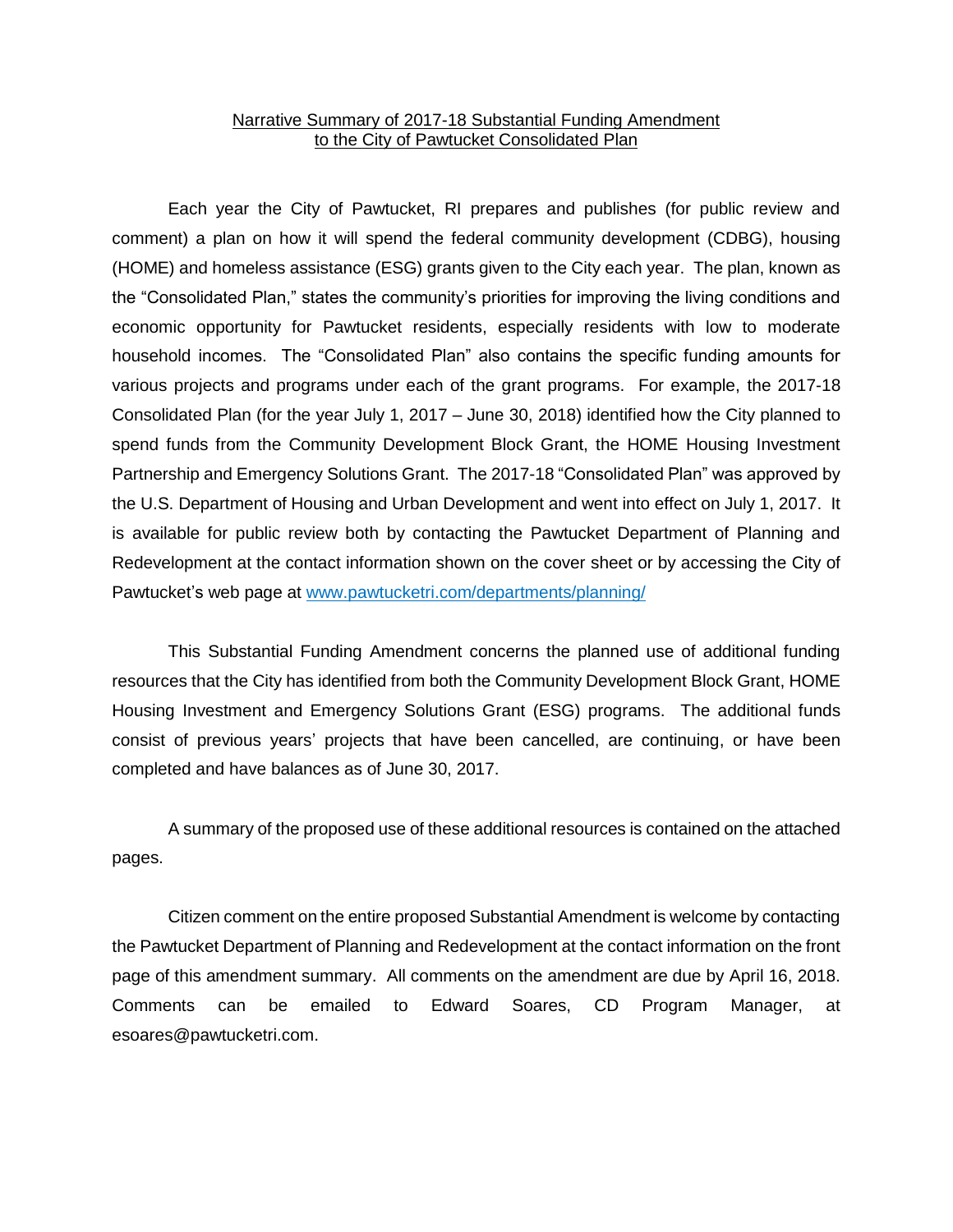#### **City of Pawtucket, RI 2017-2018 Substantial Funding Amendment Summary Issued: March 15, 2018 Public Comment Due: April 16, 2018**

### **I. Community Development Block Grant (CDBG) Substantial Funding Amendment**

| * CACD 120 High Street Fire Alarm Upgrade                    | \$<br>20,820         |
|--------------------------------------------------------------|----------------------|
| * Darlington Early Childhood Center Roof                     | \$<br>25,000         |
| * Exchange/Main Bike Path Improvements Amphitheatre          | \$<br>50,000         |
| * Broad Street/Exchange/Goff Street Improvements             | \$100,000            |
| * Public Art                                                 | \$<br>3,800          |
| * Historic Slater Mill Improvements                          | \$<br>25,147         |
| * Transit Oriented Development                               | \$<br>49,300         |
| * Senior Center Improvements                                 | 21,605               |
| * Roosevelt Ave/Slater Mill Streetscape                      | \$<br>\$<br>50,000   |
| * Woodlawn Community Center Improvements                     | \$<br>35,900         |
| * Façade Improvement Program                                 | \$<br>32,112         |
| * Art Bridges                                                | \$<br>60,000         |
| * Fallon Elementary Playground                               | \$<br>12,592         |
| * Slater Mill Code Upgrades                                  | \$<br>24,000         |
| * Pawtucket Housing 560 Prospect Street Redevelopment        | \$<br>55,375         |
| * Summit Street Park                                         | \$183,154            |
| * Main Street Bridge Sidewalk                                | \$<br>7,085          |
| * National Grid Site Design                                  | \$<br>10,030         |
| * Festival Pier                                              | $\dot{\$}$<br>31,622 |
| * Pawtucket Redevelopment Agency 354 Pine Street Demolition  | \$<br>27,736         |
| * Pawtucket Business Development Corporation                 | \$100,000            |
| * Pawtucket Redevelopment Agency Stop Acquisition            | \$<br>25,000         |
| * Pawtucket Redevelopment Agency Spot Demolition             | \$<br>25,000         |
| ** Pollination Garden Education Program Baldwin              | \$<br>3,500          |
| <b>**Harvest Kitchen</b>                                     | \$<br>5,000          |
| <b>**Downtown Infrastructure Improvements</b>                | \$100,000            |
| <b>**Payne Park New Splash Pad</b>                           | \$200,000            |
| ** Historic Pawtucket Public Library Improvements            | \$200,000            |
| **Transit Oriented Development Improvements to Pine/Goff     | \$600,000            |
| ** Broad Street/Exchange/Goff Street Pedestrian Improvements | \$400,000            |
| <b>**RIPTA Transit Stop Improvements</b>                     | \$170,000            |
|                                                              |                      |

**Total 2017-18 CDBG Amendment \$2,653,778**

\* Funding to previously approved and carry-over Consolidated Plan projects.

\*\* **New Projects**